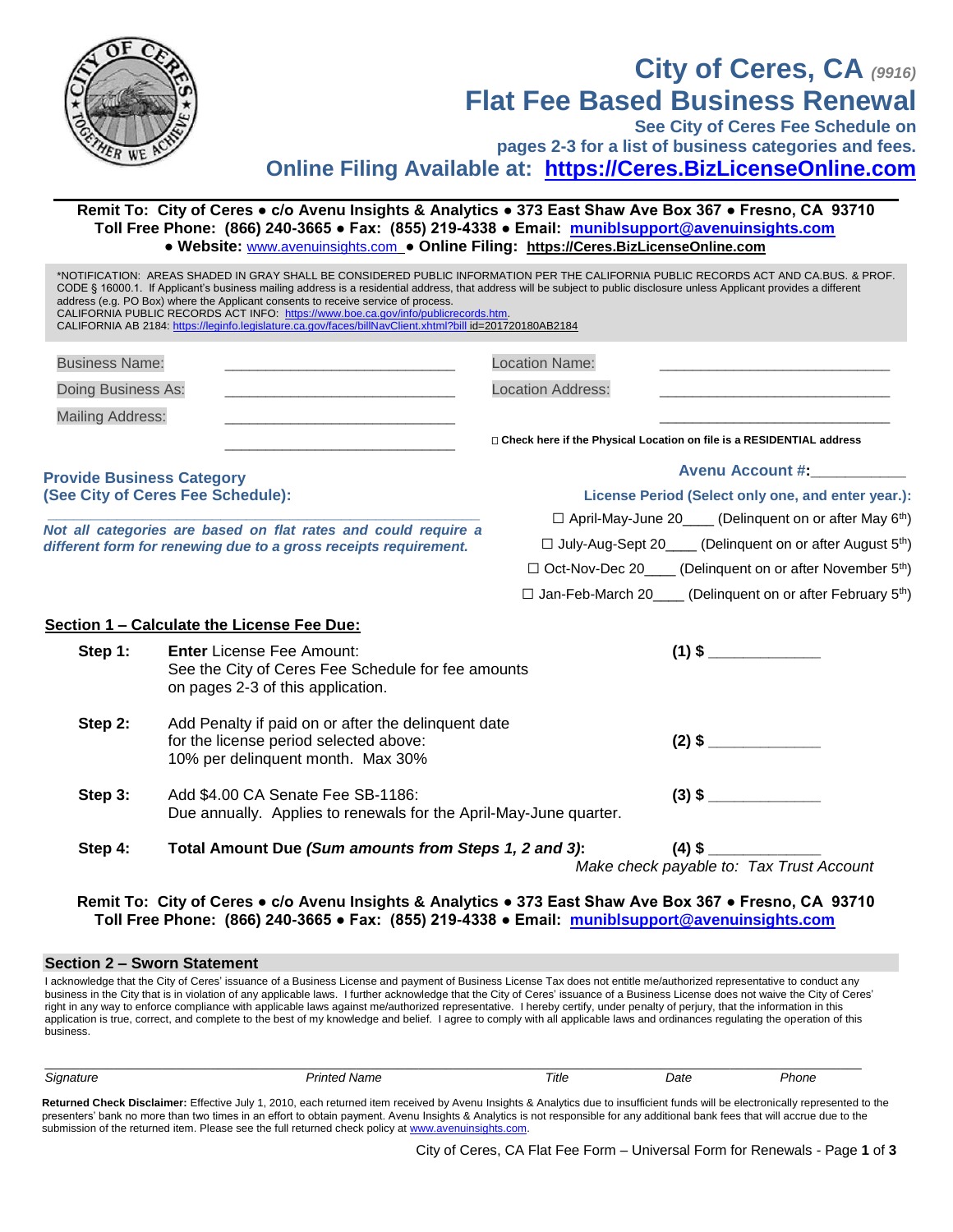## **FLAT RATE CATEGORIES -** *(Paid in advance of each quarter.)*

| Internal | Internal |              |                                                                    |                                                                                                                                         |
|----------|----------|--------------|--------------------------------------------------------------------|-----------------------------------------------------------------------------------------------------------------------------------------|
| Number   | Code     | <b>Type</b>  | <b>Classification/Business Description</b>                         | Calculation Instructions/Additional Information<br>Renewals - \$45 paid in advance of each quarter +                                    |
|          |          |              |                                                                    | annual \$4 CA Senate Fee                                                                                                                |
|          |          |              |                                                                    | New Applications - \$45 paid in advance + \$30 new                                                                                      |
|          |          | Flat         |                                                                    | application fee (one-time basis) + \$4 CA Senate                                                                                        |
| 11       | 00       | rate         | Ambulance                                                          | Fee.<br>Renewals - \$50/quarter paid in advance + annual                                                                                |
|          |          |              |                                                                    | \$4 CA Senate Fee                                                                                                                       |
|          |          |              |                                                                    | New Applications $-$ \$50 paid in advance $+$ \$30 new                                                                                  |
|          |          | Flat         | Amusements - Moving Picture/Theatrical                             | application fee (one-time basis) + \$4 CA Senate                                                                                        |
| 13       | 03       | rate         | Show (fixed place within City limits)                              | Fee.                                                                                                                                    |
|          |          |              |                                                                    | Renewals - \$45 paid in advance of each quarter +<br>annual \$4 CA Senate Fee                                                           |
|          |          |              |                                                                    | New Applications $-$ \$45 paid in advance $+$ \$30 new                                                                                  |
|          |          | Flat         |                                                                    | application fee (one-time basis) + \$4 CA Senate                                                                                        |
| 15       | 00       | rate         | <b>Billboards</b>                                                  | Fee.                                                                                                                                    |
|          |          |              |                                                                    | Renewals - Remit/pay annually on January 1 <sup>st</sup> .<br>License valid January 1 <sup>st</sup> through December 31 <sup>st</sup> . |
|          |          |              |                                                                    | Calculate at \$50 license fee + \$4 CA Senate Fee.                                                                                      |
|          |          |              |                                                                    | New Applications - Must be pre-approved by the                                                                                          |
|          |          |              |                                                                    | City of Ceres. Calculate at \$50 license fee + \$30                                                                                     |
| 50       | 50       | Flat<br>rate | <b>Bingo</b>                                                       | new application fee (one-time basis) + \$4 CA<br>Senate Fee.                                                                            |
|          |          |              |                                                                    | Renewals - \$45 paid in advance of each quarter +                                                                                       |
|          |          |              |                                                                    | annual \$4 CA Senate Fee. Complete new                                                                                                  |
|          |          |              |                                                                    | application.                                                                                                                            |
|          |          | Flat         |                                                                    | New Applications - \$45 paid in advance + \$30 new<br>application fee (one-time basis) + \$4 CA Senate                                  |
| 16       | 00       | rate         | <b>Christmas Trees</b>                                             | Fee.                                                                                                                                    |
|          |          |              |                                                                    | Renewals - \$30 paid in advance of each quarter +<br>annual \$4 CA Senate Fee                                                           |
|          |          |              |                                                                    |                                                                                                                                         |
|          |          | Flat         | Day Care/Nurseries                                                 | New Applications $-$ \$30 paid in advance $+$ \$30 new<br>application fee (one-time basis) + \$4 CA Senate                              |
| 17       | 00       | rate         | (Eight or more children)                                           | Fee.                                                                                                                                    |
|          |          |              |                                                                    | Renewals - \$30 paid in advance of each quarter +                                                                                       |
|          |          |              |                                                                    | annual \$4 CA Senate Fee                                                                                                                |
|          |          | Flat         | Delivery by Vehicle - Multiple deliveries                          | New Applications - \$30 paid in advance + \$30 new<br>application fee (one-time basis) + \$4 CA Senate                                  |
| 18       | 00       | rate         | (based outside of the City limits)                                 | Fee.                                                                                                                                    |
|          |          |              |                                                                    | Renewals - \$30 paid in advance of each quarter +                                                                                       |
|          |          |              |                                                                    | annual \$4 CA Senate Fee                                                                                                                |
|          |          |              |                                                                    | New Applications $-$ \$30 paid in advance $+$ \$30 new                                                                                  |
| 18       | 01       | Flat<br>rate | Delivery by Vehicle - Towing (based<br>outside of the City limits) | application fee (one-time basis) + \$4 CA Senate<br>Fee.                                                                                |
|          |          |              |                                                                    | Renewals - \$75 paid in advance of each quarter +                                                                                       |
|          |          |              |                                                                    | annual \$4 CA Senate Fee                                                                                                                |
|          |          |              |                                                                    | New Applications $-$ \$75 paid in advance $+$ \$30 new                                                                                  |
| 19       | 00       | Flat<br>rate | Fortune Telling, as defined in Section<br>9.32.102                 | application fee (one-time basis) + \$4 CA Senate<br>Fee.                                                                                |
|          |          |              |                                                                    | Renewals - \$30.00 paid in advance of each quarter                                                                                      |
|          |          |              |                                                                    | + annual \$4 CA Senate Fee                                                                                                              |
|          |          |              |                                                                    | New Applications $-$ \$30 paid in advance $+$ \$30 new                                                                                  |
| 12       | 00       | Flat<br>rate | <b>Merchant Patrol Services</b>                                    | application fee (one-time basis) + \$4 CA Senate<br>Fee.                                                                                |